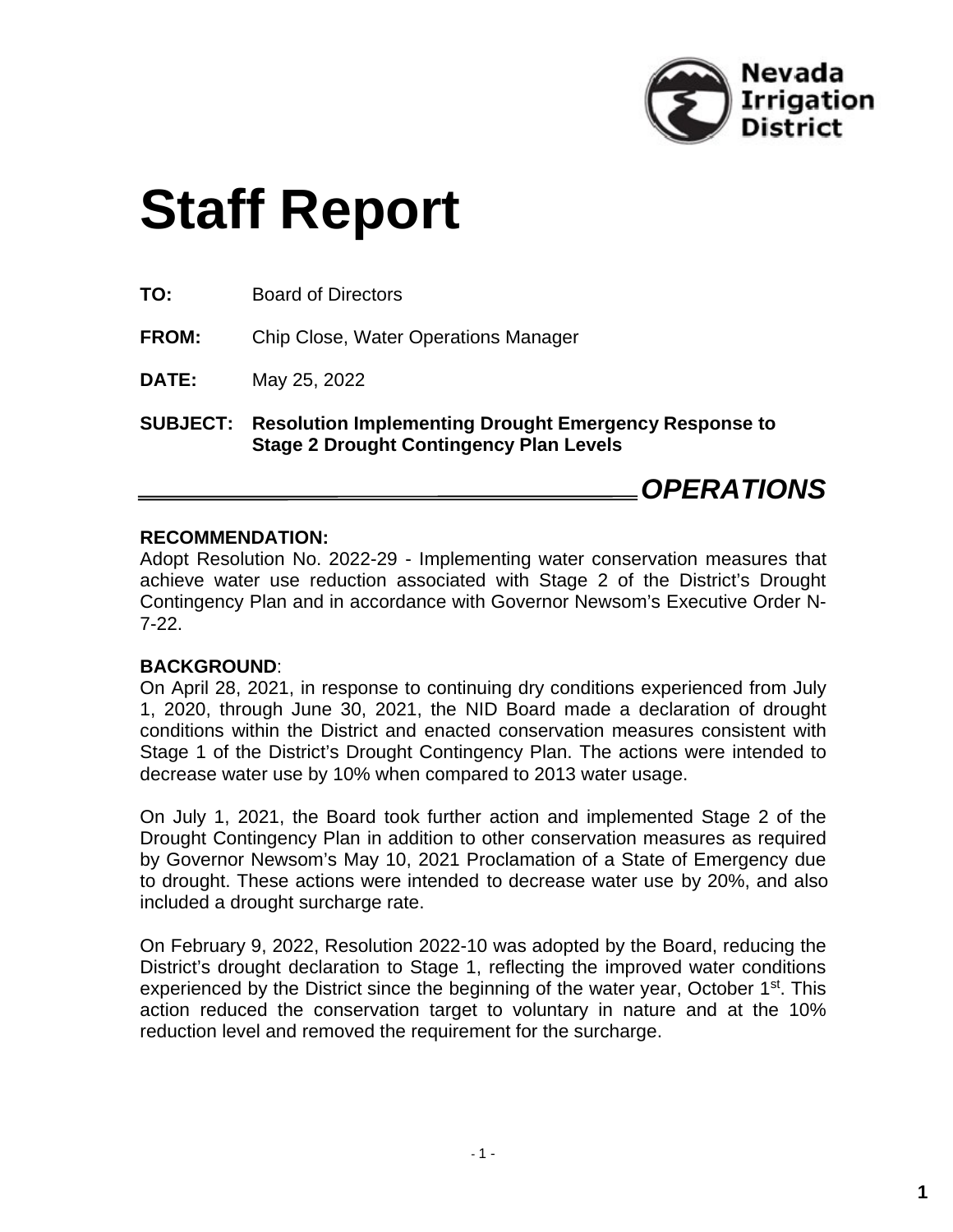#### **FINDINGS AND ANALYSIS:**

On March 28, 2022, Governor Newsom enacted Executive Order N-7-22, which was issued in response to statewide conditions that resulted in January through March being the driest on record. The executive order instructs water agencies to perform actions to achieve twenty percent in conservation moving into the summer months.

The Governor's executive order mandates the following actions:

- Submission to the Department of Water Resources a preliminary annual water supply and demand assessment by June 1, 2022, and a final assessment by July
- Implement, by June 10, 2022, at a minimum, the reduction actions identified in the District's water shortage contingency plan, and demand reduction actions identified for a shortage level of up to twenty percent (Stage 2)
- Use of potable water for the irrigation of non-functional turf for commercial, industrial, and institutional sites is prohibited

Since the release of the Governor's executive order, the District has experienced multiple storm events that have greatly improved water supply conditions. Storage has increased to 109% of average for this time of year. The May 1 snow survey indicated improved water content, with levels rising from 55% in April to 66% in May. The expected carryover at the end of October has risen to 145,000acre-feet. When compared to the District's Water Supply Shortage Contingency Plan, the supply numbers listed above do not indicate a water shortage and instead show that the District is currently in a surplus water year.

Although supply is good, the District is still required to comply with the directives of the Governor's Executive order. As such, staff recommends the Board adopt Resolution No. 2022-29. The resolution will require the implementation of Stage II demand reduction measures that are intended to result in a 20% reduction in water use.

It should be noted that the proposed resolution modifies the requirements of the District's Water Supply Shortage Contingency Plan to address the conservation mandates that are required by the Governor's Executive Order that are currently not included, to remove the requirement for customers to pay the drought surcharge that is currently required by the District's Water Supply Shortage Contingency Plan, and to encourage greater raw water conservation by limiting watering of ornamental turf and landscaping for both urban and raw water users.

The outdoor water restrictions for urban water customers that limit outdoor water use to 3 days per week are also being applied to raw water customers that water ornamental turf or landscaping. This action is being proposed to mitigate the need to cut the irrigation season short for agricultural water users. Cutting the water season short for agricultural users can result in short- and long-term crop loss and unintended financial impacts. Customers who irrigate solely for ornamental landscape or turf are encouraged to reduce their purchase allotment for the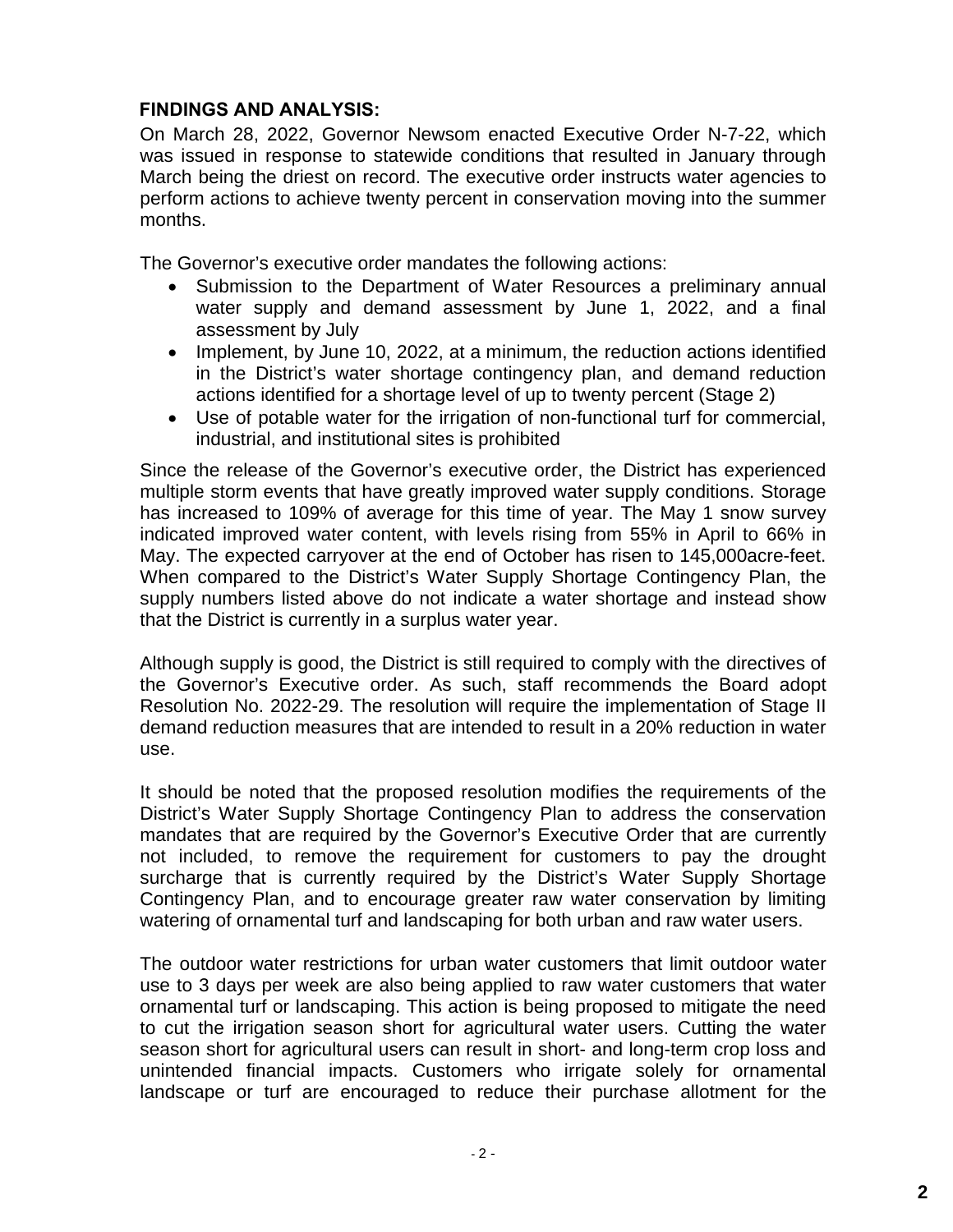remainder of the season with the knowledge that their original purchase amount will be available once the drought resolution is rescinded by the Board.

Additional restrictions that are notable are summarized below:

- Customers shall not irrigate in a manner that creates runoff.
- New raw water customers will be limited new or increased water purchases of 1 miners inch or less.
- No fall water sales.
- Winter water sales will be limited to existing customers.

For a complete list of all proposed restrictions, please refer to the attached resolution. Please note that it is not recommended at this time to formally modify the District's Water Shortage Contingency Plans to be consistent with the requirements of the proposed resolution due to the often-changing nature of the state's conservation mandates, the need to address the drought surcharge in an updated water rate model, and to allow staff to evaluate whether or not the new raw water restriction related to outdoor watering of ornamental turf and landscaping is effective in reducing overall raw water use.

District staff will continue to encourage conservation and coordinate with Regional Water Authority to expand messaging opportunities. Staff will also reach out to other local water purveyors who may have a dire need for additional supplies for public health and safety needs.

#### **BUDGETARY IMPACT**:

Stage II Drought Contingency Plan normally requires implementation of drought pricing; however, Staff has incorporated a majority of the additional costs associated with drought, including the purchase of additional water supplies in the 2022 budget. Therefore, Staff is not recommending the implementation of drought contingency plan pricing.

A twenty percent reduction in treated water use would lead to a reduction in revenue. However, because treated water use is billed at a fixed cost and a consumptive rate, the overall reduction in revenue is expected to be less than twenty percent.

Attachments: (1)

• Resolution 2022-29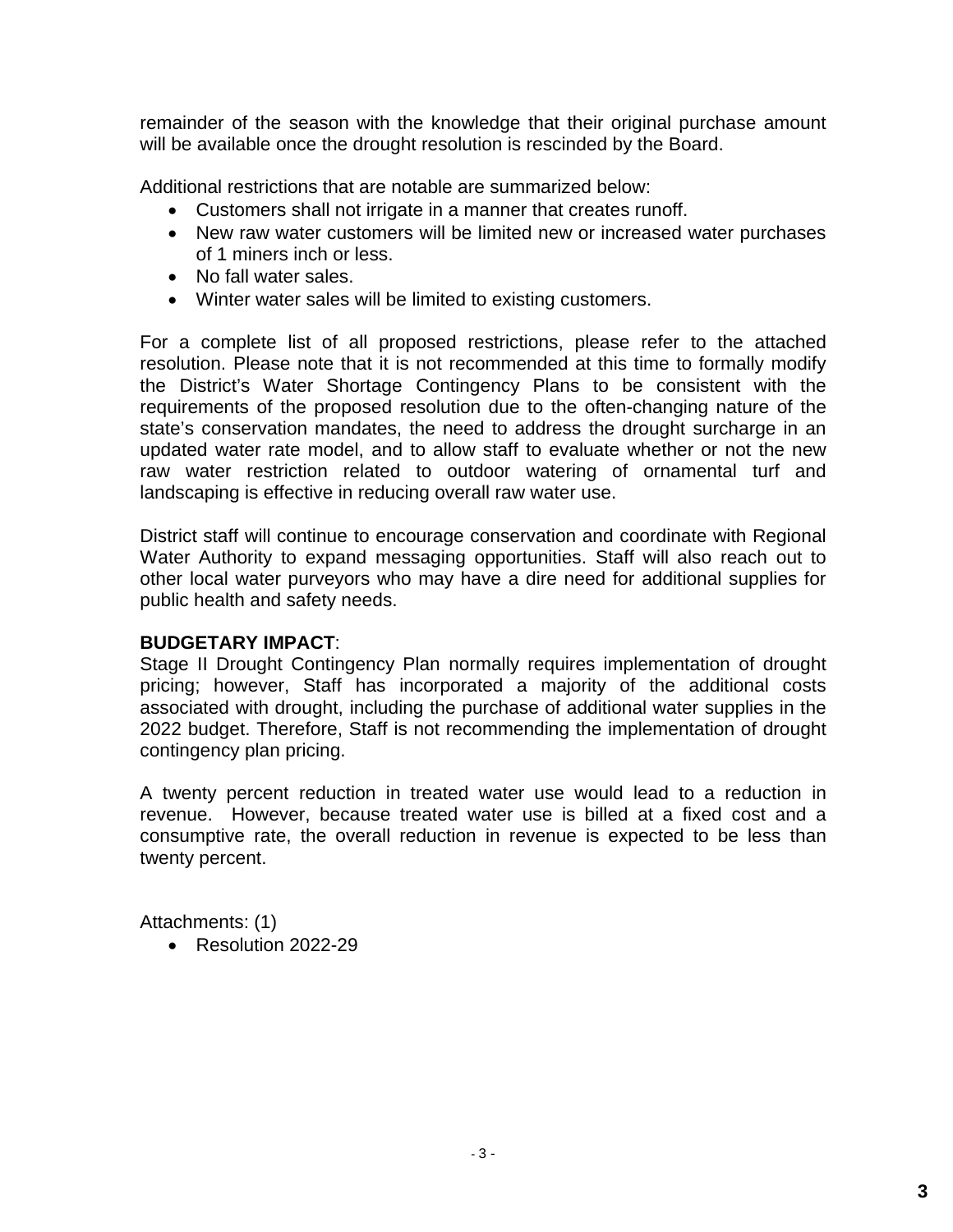

## RESOLUTION NO. 2022-29 OF THE BOARD OF DIRECTORS OF THE NEVADA IRRIGATION DISTRICT

#### **ENACTING DROUGHT CONTINGENCY PLAN STAGE II MEASURES AND ENHANCING CONSERVATION MEASURES**

**WHEREAS,** Nevada Irrigation District (District) provides water for residential, commercial, industrial, agricultural, municipal, environmental, recreation, hydroelectric generation, and fire protection and prevention purposes, as well as other beneficial uses of water; and

**WHEREAS,** article X, section 2 of the California Constitution declares that waters of the State are to be put to beneficial use, that waste, unreasonable use, or unreasonable method of use of water be prevented, and that water be conserved for the public welfare; and

**WHEREAS**, regulation of the time of certain water use, manner of certain water use, method of application of water for certain uses, and installation and use of watersaving devices provide an effective and immediately available means of conserving water; and

**WHEREAS**, careful water management that includes active water conservation measures, particularly in times of drought, is essential to ensure a reliable minimum supply of water to meet current and future water supply needs; and

**WHEREAS,** the 2019/2020 water year was the start of a multiyear dry cycle with precipitation at 70% of average, combined with earlier than normal precipitation runoff into the District's water storage facilities; and

**WHEREAS,** drought conditions continued in the 2020/2021 water year with precipitation being 49% or worse as compared to average and snowpack runoff efficiency being historically low, leading to a critical dry year classification; and

**WHEREAS**, on April 21, 2021, Governor Gavin Newsom issued a State of Emergency Proclamation, stating that "much of the West is experiencing severe to exceptional drought and California is in a second consecutive year of dry conditions, resulting in drought or near-drought throughout many portions of the State" and "drought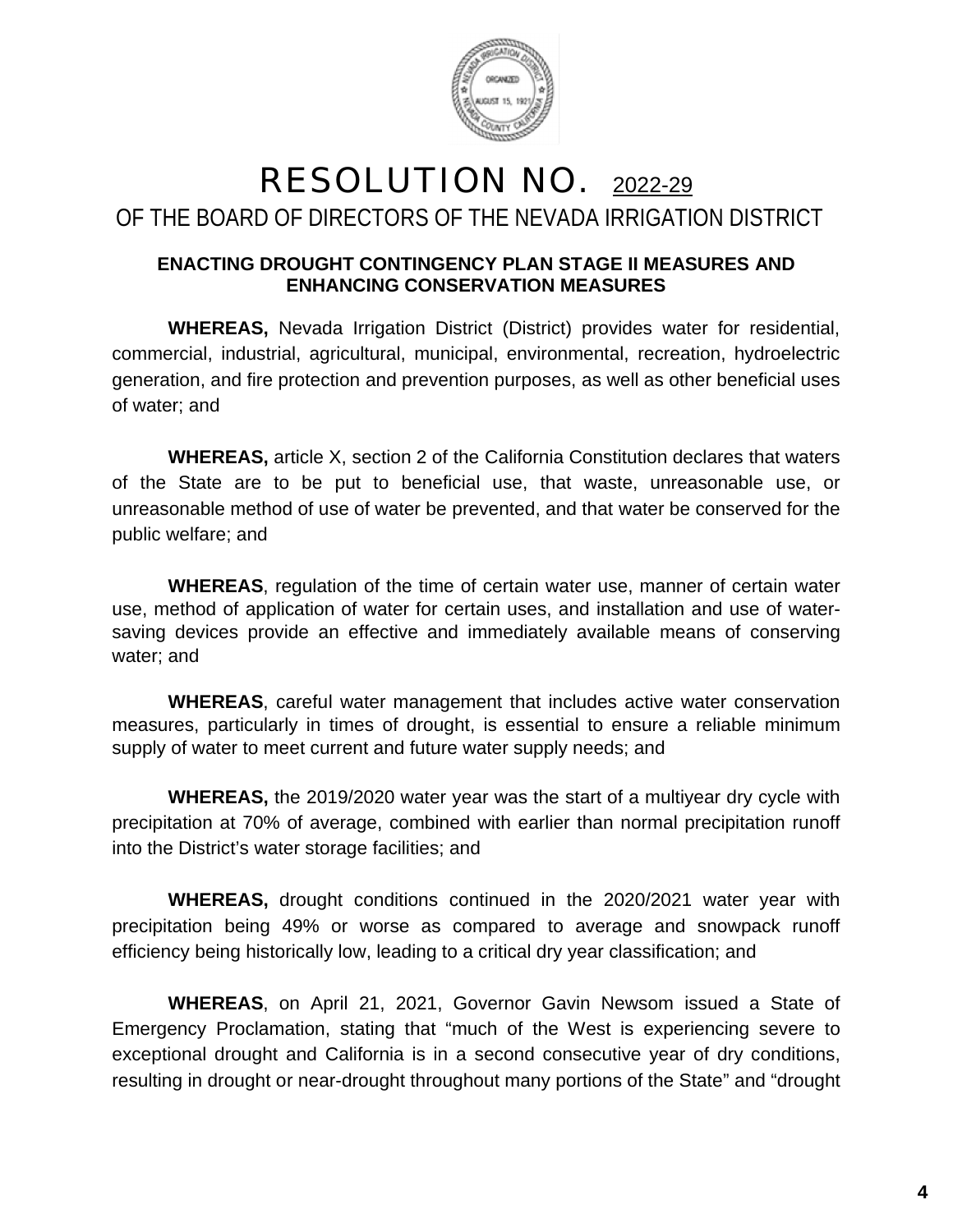Resolution No. 2022-29 Declaration of Drought Page 2 of 8

conditions vary across the State, and some watersheds are extremely dry and are facing substantial water supply and ecosystem challenge"; and

**WHEREAS,** on April 28, 2021, the Board of Directors of the District adopted Resolution No. 2021-11 Declaration of Drought, which imposed increased conservation measures, and requested a 10% voluntary reduction in water use from all District customers; and

**WHEREAS,** due to worsening drought conditions, including lack of snowpack runoff, the Board of Directors of the District on June 1, 2021, adopted Resolution No. 2021-21, escalating drought response and imposing conservation measures to achieve a 20% reduction in water use from all District customers; and

**WHEREAS,** the 2021/2022 water year began with record-breaking precipitation events in October and December, leading to precipitation totals in February above 100% of average, prompting the District's Board of Directors to adopt Resolution 2022- 10, Reducing the Severity of Emergency Response Due to Drought by Adopting Stage I Drought Contingency Plan Requirements; and

**WHEREAS**, the lack of appreciable precipitation for the months of January through March 2022 set the record for the driest in history for that time period, and enhanced already critical drought conditions throughout California; and

**WHEREAS**, on March 28, 2022, Governor Newsom issued Executive Order N-7- 22 that requires the State Water Resources Control Board to adopt emergency regulations requiring all urban water suppliers implement water shortage contingency plans for a shortage level of up to twenty percent (Stage II); and

**WHEREAS,** on May 14, 2022, the State Water Resources Control Board released draft regulations that, among other requirements, mandate each urban water supplier, including the District, to "implement by June 10, 2022, at a minimum, the demand reduction actions identified in the supplier's water shortage contingency plan…for a shortage level of ten to twenty percent"; and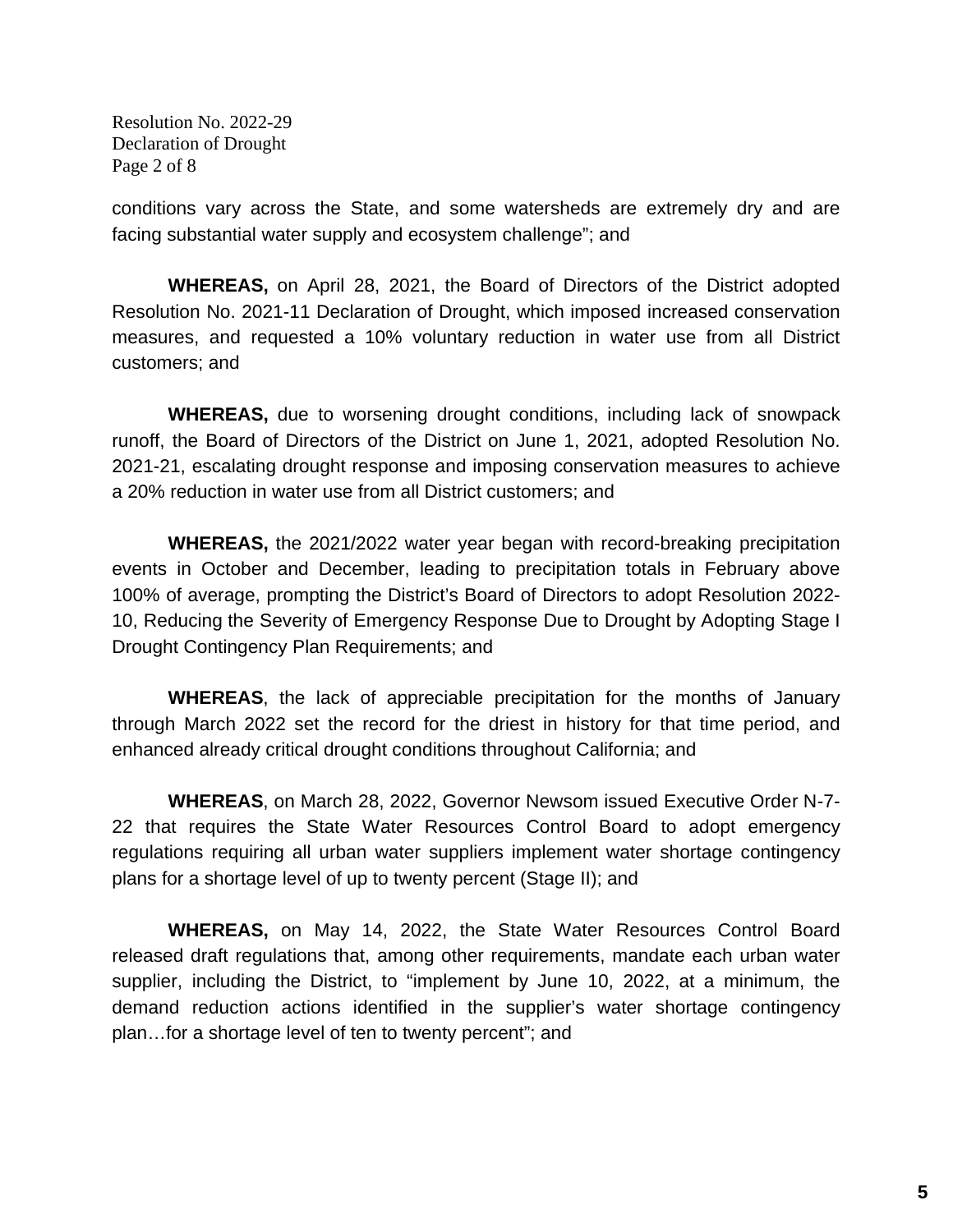**WHEREAS,** as required by Executive Order N-7-22, the State Water Resources Control Board has agendized and is expected to adopt the drought-related emergency regulation for water conservation at its meeting on May 24, 2022; and

**WHEREAS,** the District is unique in that it is both an urban retail water supplier providing treated water for potable consumption and agricultural water supplier providing untreated water for irrigation and other beneficial uses; and

**WHEREAS,** the Executive Order N-7-22 and emergency regulations focus solely on treated water conservation, while the District, given its unique characteristics, can implement conservation measures on both irrigation and treated water customers to achieve the required water conservation targets; and

**WHEREAS,** both treated and raw water conservation by the District's customers result in increased carryover storage in the District's reservoirs and available for use by District customers in future years; and

**WHEREAS**, April 2022 storms improved the District's water supplies with storage at 108% of average, May 1 snow survey improving from 55% of average in April to 66% of average in May, and a carryover forecast of 144,000 acre-feet, which when combined results in surplus water conditions for District water service needs; and

**WHEREAS,** given the District's current water supply, in the absence of Governor Newsom's Executive Order N-7-22, the District's urban and agricultural water management plans would not require implementation of any drought stage; and

**WHEREAS,** the District intends to comply with Executive Order N-7-22 and the emergency regulations through a modified implementation of Stage II of the Drought Contingency Plan (last adopted on June 30, 2021, under the Urban Water Management Plan) that applies to both treated and raw/irrigation water District customers, and

**WHEREAS,** state-mandated conservation regulations, when not necessitated at the local level, have in prior years negatively impacted the District's operation of powerhouses that generate hydroelectric power and recreational facilities resulting in a decline in usage and resultant revenues; and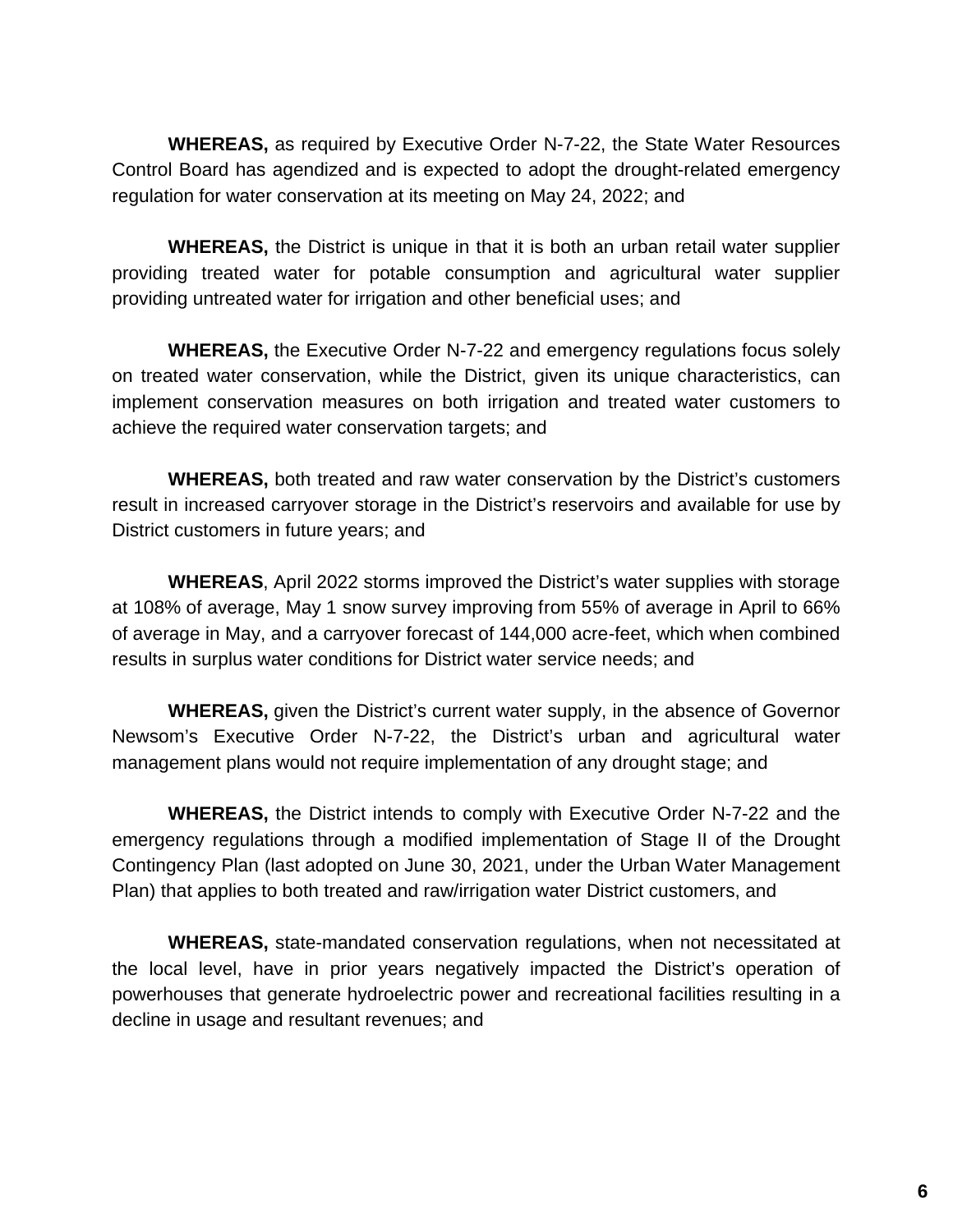Resolution No. 2022-29 Declaration of Drought Page 4 of 8

**WHEREAS,** the District seeks to comply with the conservation mandates in a way that equitably allocates responsibility for conservation across all District customers (treated and irrigation, etc.) and in a way that minimizes revenue impacts on District operations; and

**WHEREAS**, water conserved by the District's customers in 2022 will be carried over in storage for the beneficial use of the District's customers, including possible public health and safety uses of District customers in future years; and

**WHEREAS**, the District's enabling legislation (Division 11 of the California Water Code), the District's rules and regulations, and other applicable laws, including California Water Code sections 375 through 378 empower the District to adopt and enforce a water conservation program and to adopt and impose regulations and restrictions on water delivery to conserve water supply after holding a public hearing and making appropriate findings of necessity for the program; and

**WHEREAS,** to ensure compliance with Executive Order N-7-22 and the State Water Resources Control Board's emergency drought regulations, it is necessary to impose enhanced water conservation measures and water use restrictions on the District's customers (treated and irrigation) and all other recipients of District water, including surplus water purchasers Nevada City and the City of Grass Valley; and

**NOW, THEREFORE, BE IT RESOLVED AND PROCLAIMED** by the Board of Directors of the Nevada Irrigation District that the above recitals are true and correct and are incorporated by this reference as findings.

**BE IT FURTHER RESOLVED** that under authority of applicable law, including California Water Code sections 375 through 378, Nevada Irrigation District hereby adopts this Resolution in order to implement demand reduction actions to achieve a 10% to 20% reduction in total District water use, resulting in a projected increase in carryover storage of approximately 10,000 acre-feet.

**BE IT FURTHER RESOLVED** that the District's carryover storage target for the upcoming 2022/2023 water year shall be at least 120,000 acre-feet total District storage at the end of October 2022.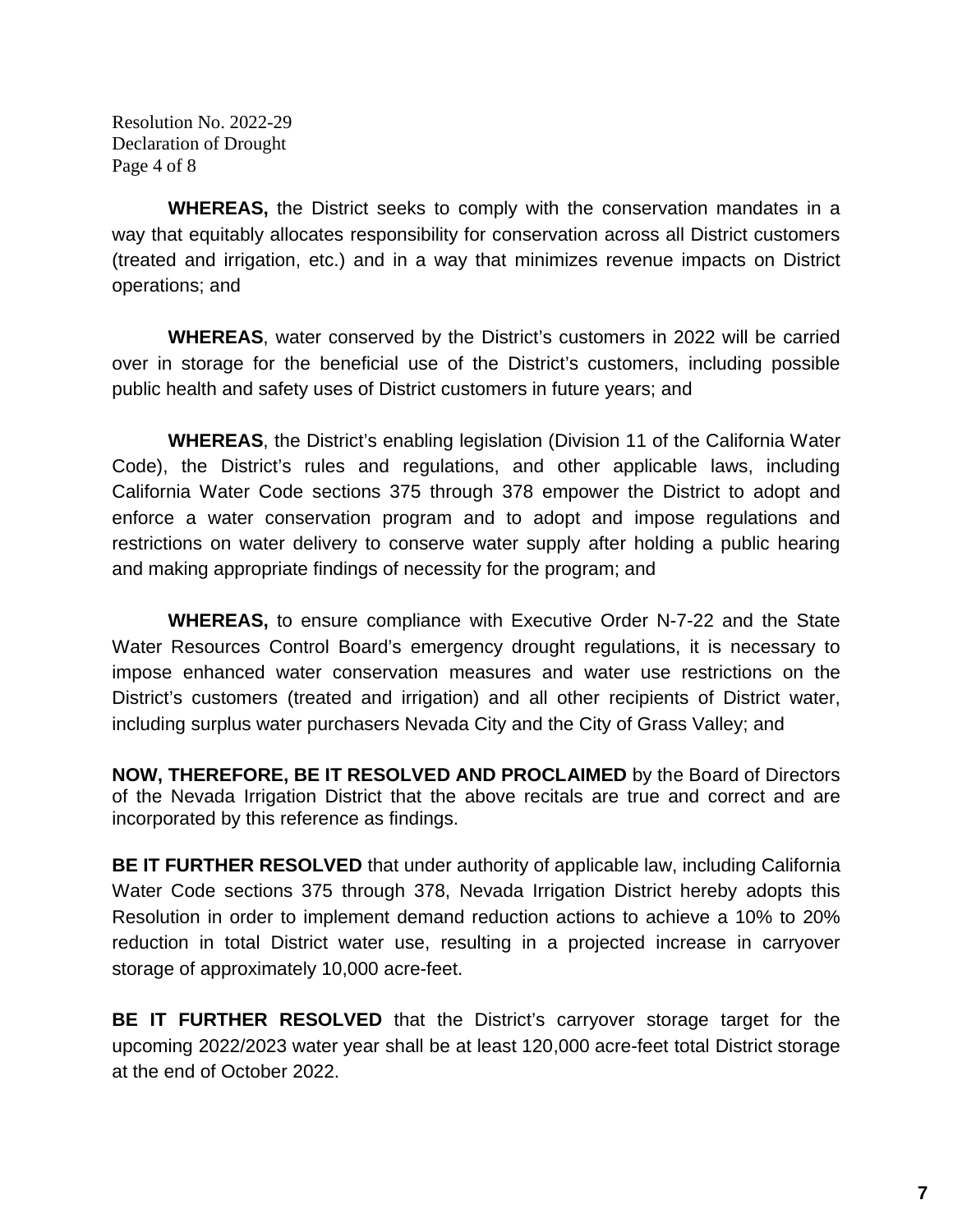**BE IT FURTHER RESOLVED** given the District's fortunate water supply position in the midst of statewide critical drought conditions, and the critical need for water from neighboring out-of-District municipalities and private water users, the District declares a surplus and authorizes local water sales, at the discretion of the General Manager, to traditional surplus water purchasers. The District's General Manager is authorized and delegated responsibility to establish rules and regulations for such surplus water sales, including eligibility for surplus water, price, terms, limitations on volume and delivery season, and other requirements in the discretion of the General Manager.

**BE IT FURTHER RESOLVED**, that Nevada Irrigation District imposes wise water use practices by restricting the following, except where necessary, to address immediate health and safety needs:

- A. The application of irrigation or potable water to outdoor landscapes in a manner that causes runoff such that water flows onto adjacent property, non-irrigated areas, private and public walkways, roadways, parking lots, or structures.
- B. The use of a hose that dispenses irrigation or potable water to wash a motor vehicle except where the hose is fitted with a shut-off nozzle or device attached to it that causes it to cease dispensing water immediately when not in use.
- C. The application of irrigation or potable water to driveways and sidewalks, unless the use is related to health and safety purposes.
- D. The use of irrigation or potable water in a fountain or other decorative water feature, except where the water is part of a recirculating system.
- E. The application of irrigation or potable water to outdoor landscapes during and within 48 hours after measurable rainfall.
- F. The serving of drinking water other than upon request in eating or drinking establishments, including but not limited to restaurants, hotels, cafes, cafeterias, bars, or other public places where food or drink are served and/or purchased.
- G. Irrigating ornamental turf on public street medians with irrigation or potable water.
- H. Irrigating landscapes outside of newly constructed homes and buildings with irrigation or potable water in a manner inconsistent with regulations or other requirements established by the California Building Standards Commission and the Department of Housing and Community Development.

**BE IT FURTHER RESOLVED** that the District's treated water customers shall be subject to the following measures as determined by the District and established in the District's Drought Contingency Plan Stage II: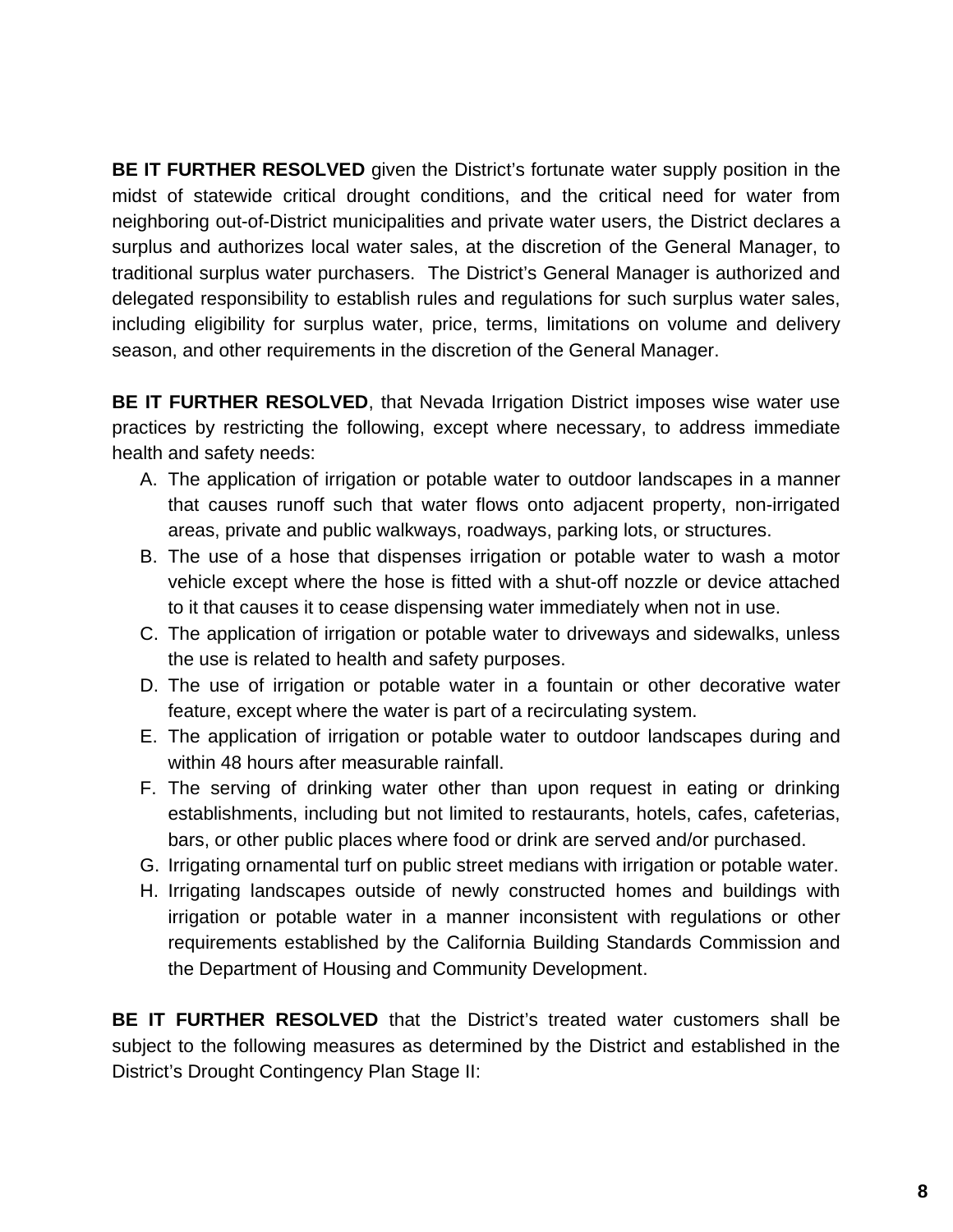Resolution No. 2022-29 Declaration of Drought Page 6 of 8

- A. All District treated water customers will be required to reduce water use by 20% compared to 2013 usage.
- B. Outdoor irrigation shall be limited to the following:
	- a. Watering shall be limited to three days per week;
		- i. Odd address number can irrigate outdoors on Tuesday, Thursday, and Saturday
		- ii. Even address number can irrigate outdoors on Wednesday, Friday, and Sunday
	- b. Outdoor watering shall be limited to early morning (before 10 AM) and late evening (after 6 PM); and
- C. Under no circumstance shall customers irrigate in a manner that creates runoff.
- D. Consistent with the State Water Resources Control Board's emergency drought regulation, the District will notify all commercial, industrial, and institutional water users that the use of potable water is prohibited for the irrigation of non-functional turf except as required for trees and other perennial non-turf plantings

**BE IT FURTHER RESOLVED** that the District's irrigation water customers shall be subject to the following measures as determined by the District and established in the District's Drought Contingency Plan Stage II:

- A. All District irrigation water customers are strongly encouraged to implement irrigation efficiency practices.
	- a. Flood irrigation is strongly discouraged
	- b. Under no circumstance shall customers irrigate in a manner that creates runoff
- B. Outdoor irrigation of ornamental landscape and turf shall be limited to the following:
	- a. Watering shall be limited to three days per week;
		- i. Odd address number can irrigate outdoors on Tuesday, Thursday, and Saturday
		- ii. Even address number can irrigate outdoors on Wednesday, Friday, and Sunday
	- b. Water shall be limited to early morning (before 10 AM) and late evening (after 6 PM)
- C. Customers who request a reduction, or who voluntarily forego water delivery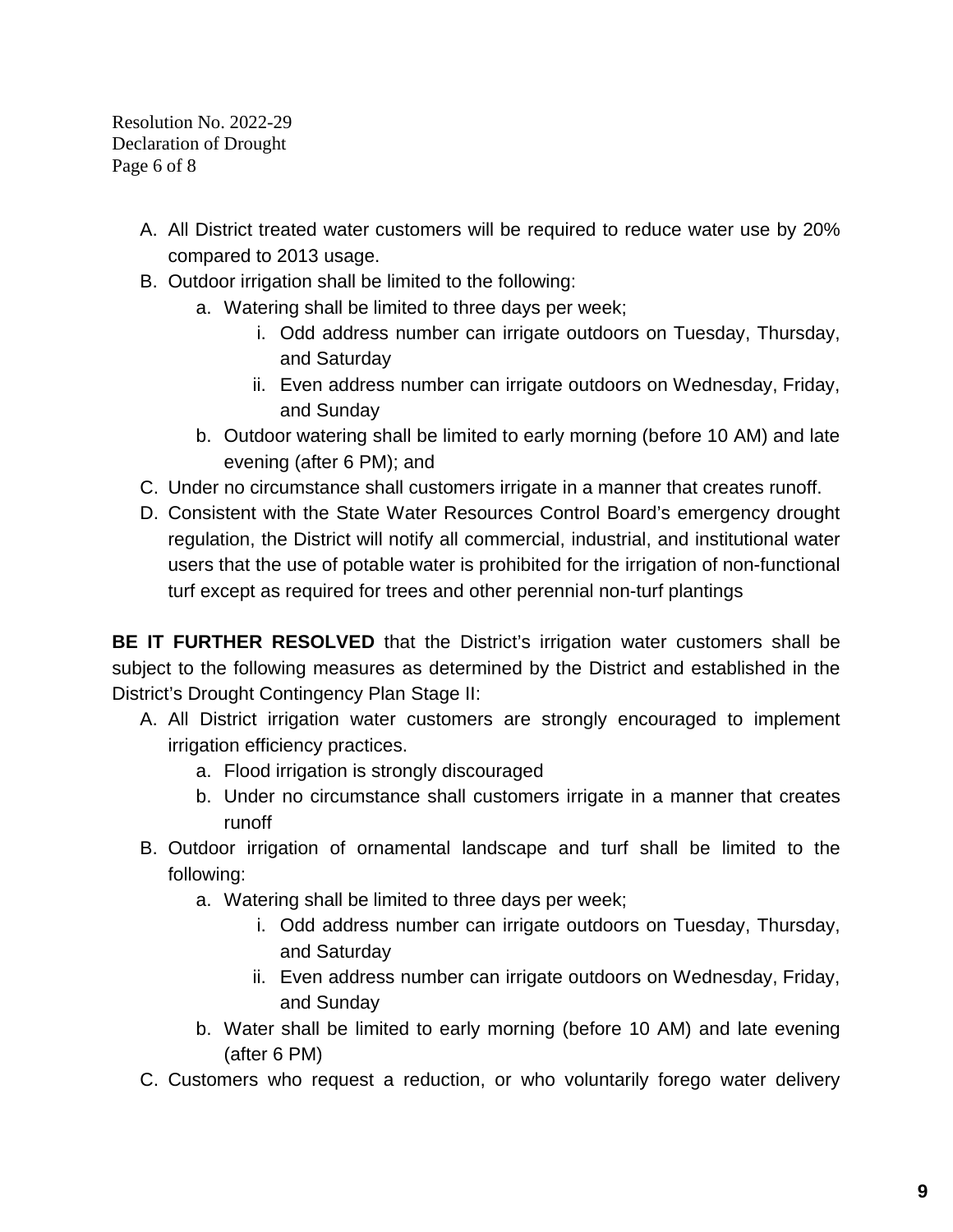during the 2021 & 2022 irrigation season, will not lose their priority of service once the drought conservation measures have been lifted by the Board of Directors.

- D. New or increased irrigation sales will be limited to 1 miners inch until the drought conservation measures have been lifted by the Board of Directors.
- E. Fall water sales will not be available until drought emergency has been lifted by the Board of Directors
- F. Winter water sales will be limited to existing customers at existing purchase volumes until drought emergency is lifted by the Board of Directors

**BE IT FURTHER RESOLVED** that any violation of this Resolution shall entitle the District to all available legal remedies, including those set forth in the District's enabling legislation, its rules and regulations, and as set forth in Water Code section 377.

**BE IT FURTHER RESOLVED** that in order to conserve supplies for various beneficial uses statewide, and to preserve the health and safety of the customers of the District, there is hereby declared a condition of drought necessitating the implementation of measures within the District's Drought Contingency Plan. The General Manager is authorized to identify additional operational actions and request additional conservation measures or water use limitations as determined necessary to meet the needs of public health and safety, including the need to adjust to meet or exceed the District's carryover storage target. Additional conservation measures, as imposed, shall be specifically described and communicated to all customers through one or more of the following: newspaper, public posting, and website and reported to the Board of Directors at the next available board meeting.

**BE IT FURTHER RESOLVED** that District staff under the direction of the General Manager are authorized and directed to implement water conservation messaging as appropriate and necessary to inform customers of emergency drought conditions, the need to immediately implement the terms of this Resolution, and to communicate other water conservation messaging.

**BE IT FURTHER RESOLVED** that this Resolution shall be published in compliance with section 376 of the California Water Code.

**BE IT FURTHER RESOLVED** this Resolution shall become effective immediately upon adoption by the Board of Directors.